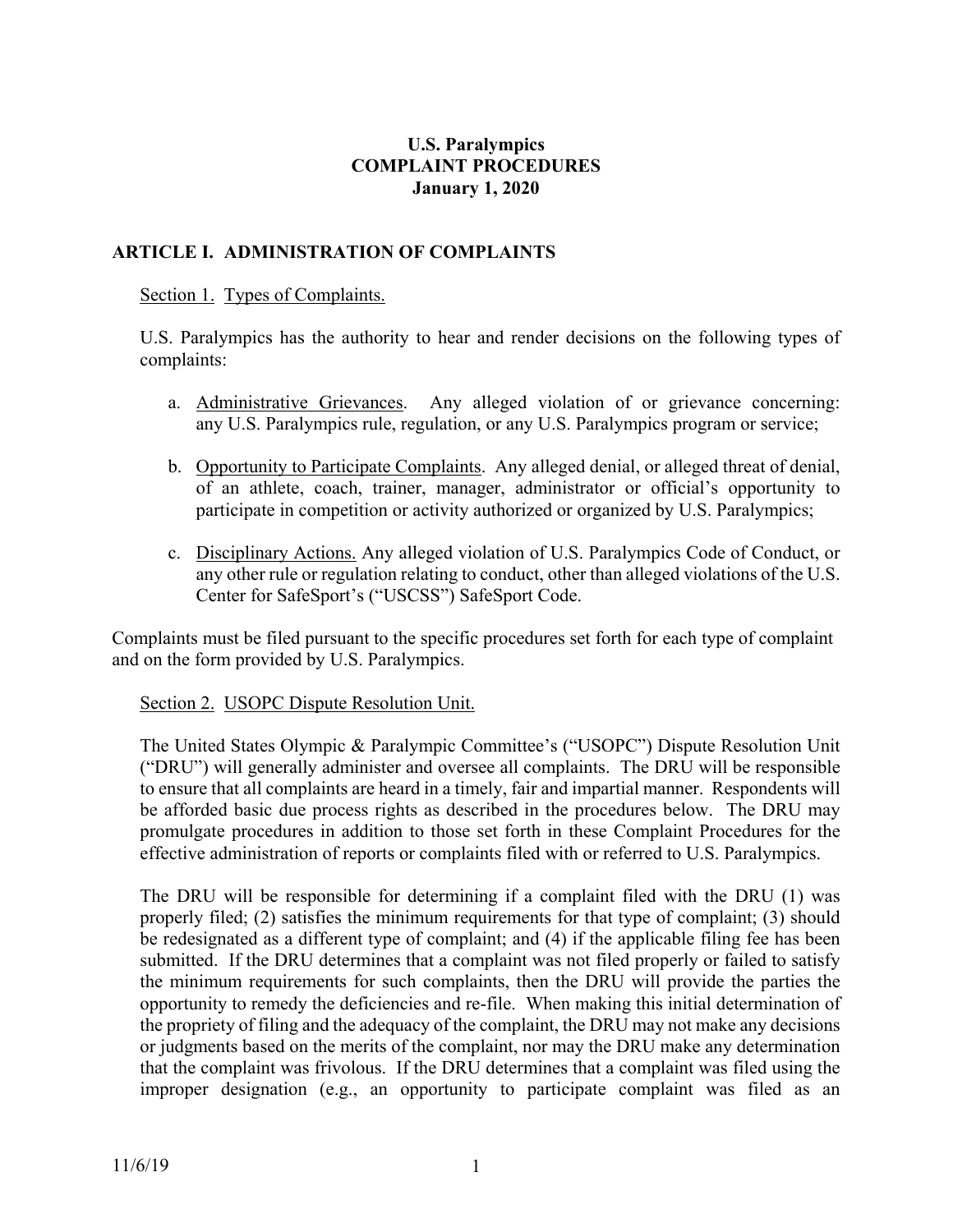administrative grievance), then the DRU will notify the parties of the mis-designation and treat it according to the proper designation. If any deficiencies in the filing are identified as a result of the re-designation, then the DRU will provide the parties the opportunity to remedy the deficiencies and re-file.

## **ARTICLE II. GENERAL HEARING PROCEDURES**

## Section 1. Hearing Panel Appointment.

Upon the filing of a complaint, the DRU will appoint a Hearing Panel consisting of three (3) disinterested individuals to hear the complaint. The DRU will also appoint a chair of the Hearing Panel from the three individuals selected. At least one (1) member of the Hearing Panel will be an Elite Athlete. An "Elite Athlete" must have (1) within the ten (10) years preceding election, represented the United States in the Olympic, Pan American, Paralympic, or Parapan American Games, World Championships, event designated as an Operation Gold event, or, in a team sport, an international championship recognized by the International Federation of the sport; or (2) within the twenty-four (24) months preceding election demonstrated that they are actively engaged in amateur athletic competition by finishing in the top half of U.S. Paralympics national championships or, in a team sport, have been a member of U.S. Paralympics national team. Members of the panel need not be involved in the respective sport.

The complaining party or responding party may object to the appointment of any member of the Hearing Panel on the grounds of bias, conflict of interest, or such other grounds on which the party believes the panel member should be disqualified. The objection, along with relevant information, will be provided to the DRU to review any potential grounds for disqualification. The DRU will timely render a determination of whether the appointed panel member should be disqualified, and, if the panel member is disqualified, a replacement panel member will be appointed promptly.

#### Section 2. Notice of the Complaint.

Upon the filing of a complaint, the chair of the DRU will provide acknowledgement of receipt of the complaint to the complainant.

Upon determining that the complaint was properly filed and satisfied the minimum requirements of a complaint of the type asserted, the DRU will promptly provide written notice to the respondent that a complaint against him or her has been received, along with a copy of the complaint. The notice will include an explanation of the allegations or charges made against the respondent, the respondent's opportunity to provide a response, any potential consequences if applicable and the right to have a representative present and provide assistance throughout the proceedings. For cases involving the opportunity to participate, written notice will be provided to all known affected parties.

Section 3. Right to a Representative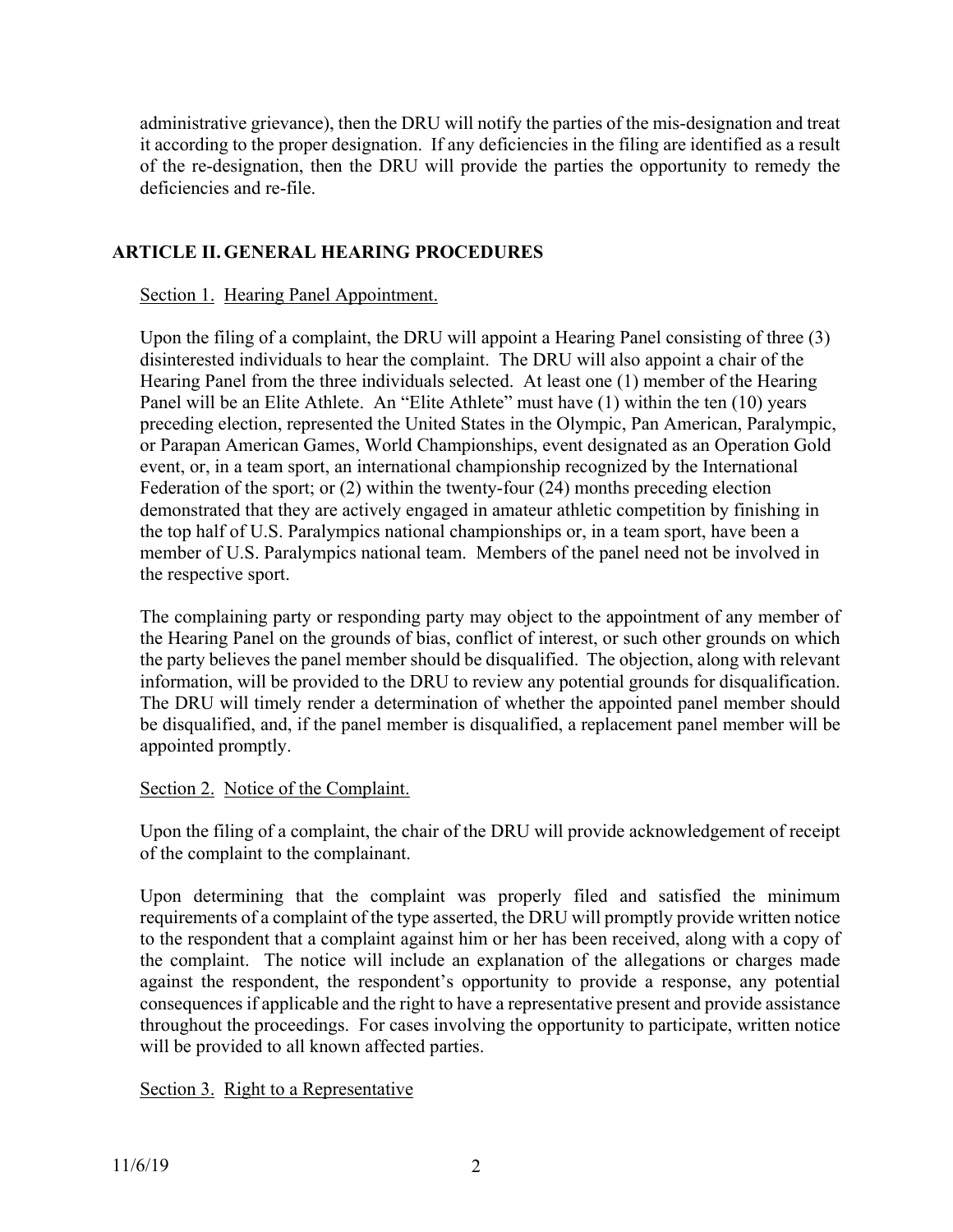Any party to a proceeding under these Complaint Procedures has the right to have a representative present during such proceedings at his or her own expense.

## Section 4. Conduct of the Proceedings.

The Hearing Panel will rule on all motions and other matters raised in the proceeding.

A respondent may file a motion to dismiss a complaint against him or her on if:

(a) the complaint was filed after the applicable statute of limitations for such complaints has expired; or

(b) the complaint fails to allege any conduct that could be construed as constituting a violation of any applicable rule, policy, or procedure of U.S. Paralympics.

If the complaint is not dismissed, the Hearing Panel will hold a hearing on the complaint. The Hearing Panel will provide to all parties a schedule for the proceeding. The Hearing Panel also will set such other rules regarding the proceeding and the conduct of the hearing as it deems necessary.

In advance of the hearing, the parties may exchange a list of anticipated witnesses, with a brief description of their expected testimony, and any exhibits that the parties anticipate using at the hearing.

The hearing will be informal, except that testimony will be taken under oath. The hearing may be conducted by teleconference or videoconference, if necessary or convenient to the parties. Each party will have the right to appear personally or through a representative.

The Hearing Panel will be required to determine whether, based on the evidence presented, the party seeking relief has proven its entitlement to relief by a preponderance of the evidence.

Any party may have a record made of the hearing. A court reporter may be present at the hearing at the request of a party. The court reporter will be paid for by the party requesting the court reporter, or if mutually agreed, the cost may be equally divided. Any transcript will be paid for by the party requesting the transcript.

#### Section 5. Written Decisions.

A decision will be determined by a majority of the Hearing Panel. The Hearing Panel's decision will be in writing and distributed to the parties promptly following the close of the hearing.

#### Section 6. Statute of Limitations.

All complaints must be filed within one hundred and eighty (180) days of the occurrence of the alleged violation, grievance, denial or threat to deny.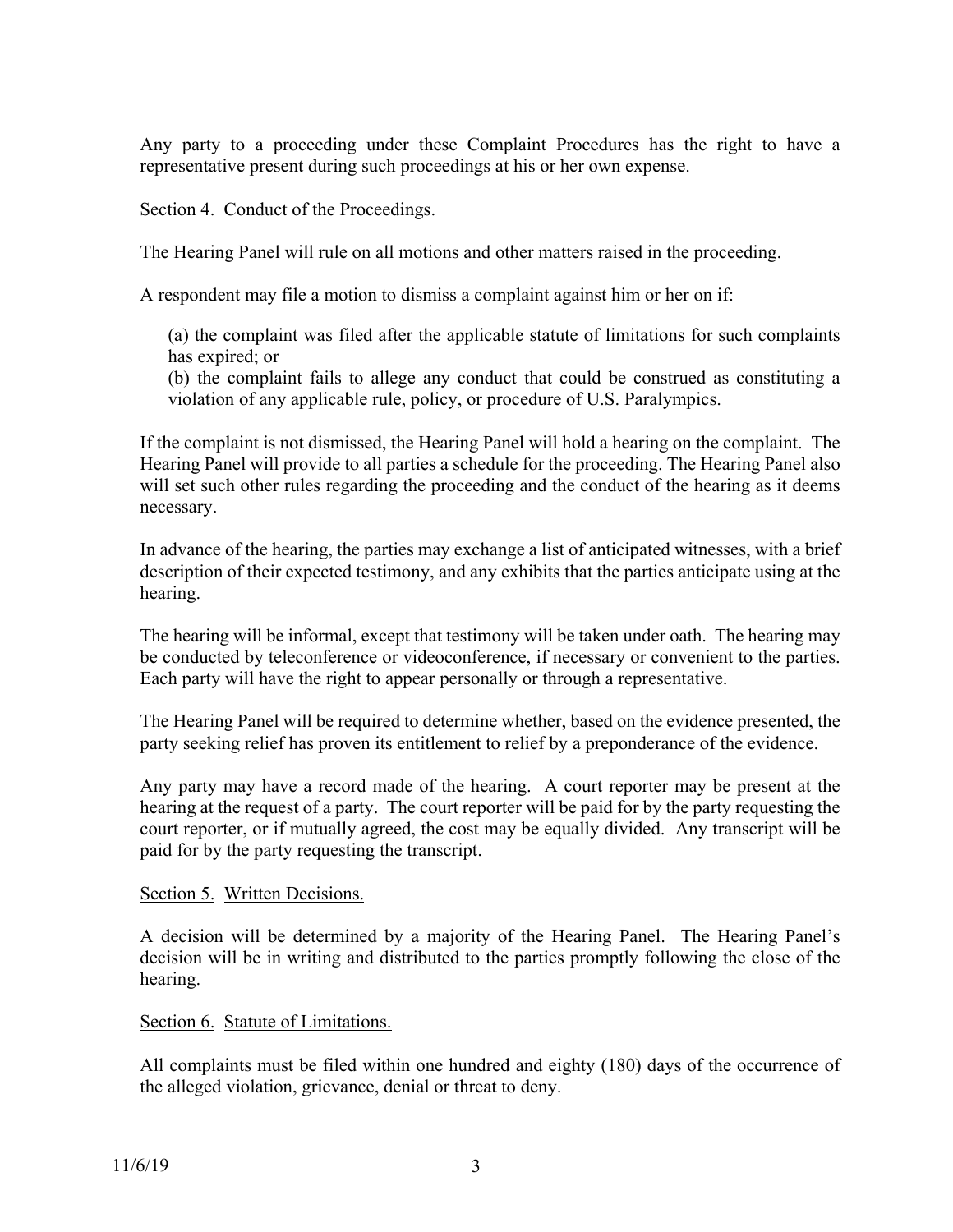Section 7. Informal Resolution/Mediation.

For all reports and complaints, U.S. Paralympics may attempt to informally resolve the dispute at any time. An informal resolution will be in writing and will be considered a final disposition of the matter.

For any report involving allegations of violations of U.S. Paralympics Code of Conduct that is resolved informally, U.S. Paralympics will notify the reporting party that the matter has been resolved. U.S. Paralympics may, but is not required to, provide the reporting party with the details of the resolution. If an informal resolution is reached and the matter is final, the reporting party cannot pursue the complaint further.

#### Section 8. Due Process.

The parties will be afforded basic due process rights, including, but not limited to, the following:

> (a) each party will have the right to appear personally or through a representative.

(b) Respondents will receive written notice of any alleged violation or complaint against them, along with an explanation of the potential consequences.

(c) Respondents will be given a reasonable time before a hearing in which to prepare a defense.

(d) The Hearing Panel will hold the hearing in a prompt and timely manner. The Hearing Panel will use best efforts to hold the hearing within thirty (30) days of receipt of the complaint, and to issue its written decision within fifteen (15) days thereafter.

(e) All parties will be given a reasonable opportunity to present and examine evidence, cross-examine witnesses and to present argument.

(f) Members of the Hearing Panel will have the right to question witnesses or the parties to the proceeding at any time.

(g) All parties will receive a written decision from the Hearing Panel, which will include notice of the applicable appeal procedures.

(h) Individuals will be provided with fair notice and opportunity for a hearing before being declared ineligible to participate.

(i) In cases where a temporary measure in implemented, the opportunity for a hearing will be provided immediately thereafter and on an expedited basis.

#### Section 9. Expedited Procedures.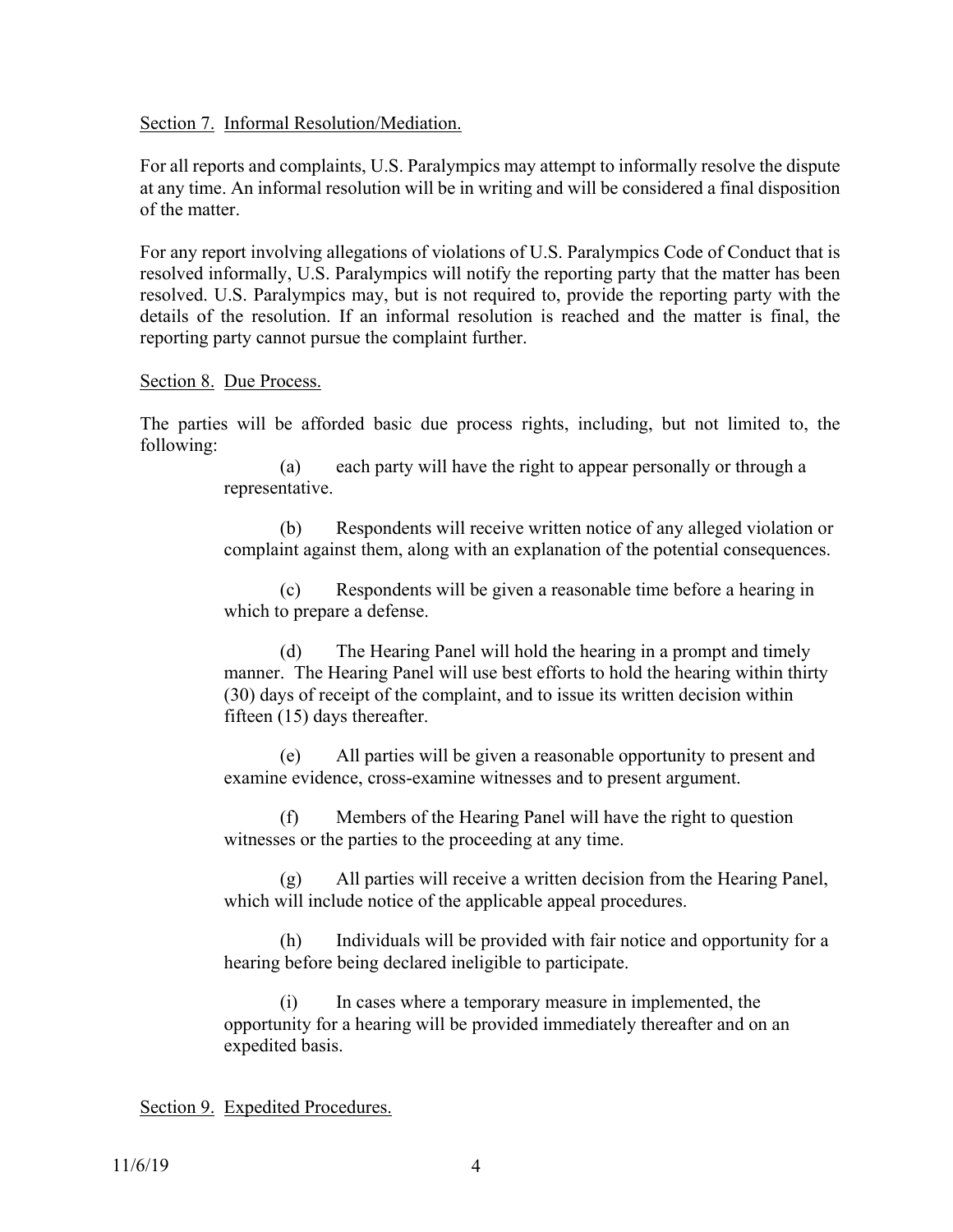Upon the request of a party, and provided that it is necessary to expedite the proceeding in order to resolve a matter relating to a competition that is so scheduled that compliance with regular procedures would not be likely to produce a sufficiently early decision to do justice to the affected parties, the DRU is authorized to order that the complaint be heard and decided within forty-eight (48) hours of the filing of the complaint. In such a case, the Hearing Panel is authorized to hear and decide the complaint pursuant to such procedures as are necessary, but fair to the parties involved.

## Section 10. Temporary Measures.

In the case of Disciplinary Actions, prior to the matter being heard on the merits, it may be necessary to implement temporary measures against the respondent in the following circumstances: (i) to ensure the safety or well-being of others, or (ii) where an allegation is sufficiently serious. Where either such circumstance exists, U.S. Paralympics may immediately implement temporary measures to protect others, provided the respondent is afforded an opportunity for a provisional hearing within a reasonable amount time, including allowing to request expedited procedures if it affects an individual's opportunity to participate. The provisional hearing is not a full hearing on the merits. The sole issue before the Hearing Panel is whether there is reasonable cause to impose a temporary measure. Temporary measures may include, but are not limited to, altering training schedules, providing chaperones, limiting contact, removal from the venue and suspensions. The respondent will still be afforded with a hearing on the merits in a timely manner thereafter.

## **ARTICLE III. ADMINISTRATIVE GRIEVANCES**

Section 1. Jurisdiction.

Any individual subject to the rules and regulations of U.S. Paralympics, as evidenced through signing any U.S. Paralympics agreement or Code of Conduct, may file an administrative grievance and agrees to be subject to these Complaint Procedures and to be bound by any decision rendered pursuant to these Complaint Procedures.

Section 2. Filing Requirements.

- a. Manner of Filing. A complainant will file an Administrative Grievance Complaint with the DRU at [DRU@usopc.org](mailto:DRU@usopc.org) using the form provided by U.S. Paralympics.
- b. Requirements For Complaint. The complaint will set forth in clear and concise language, preferably in numbered paragraphs: (i) the alleged violation or grievance; (ii) the identity of the rule, regulation, policy, or other U.S. Paralympics requirement alleged to have been violated; (iii) the identity of any parties claimed to have been aggrieved by the violation; (iv) the identity of any parties claimed to have been involved in or to have caused the alleged violation or grievance; and (v) the remedy requested. The complainant will sign the complaint and provide his or her current contact information on the form, including a preferred email address.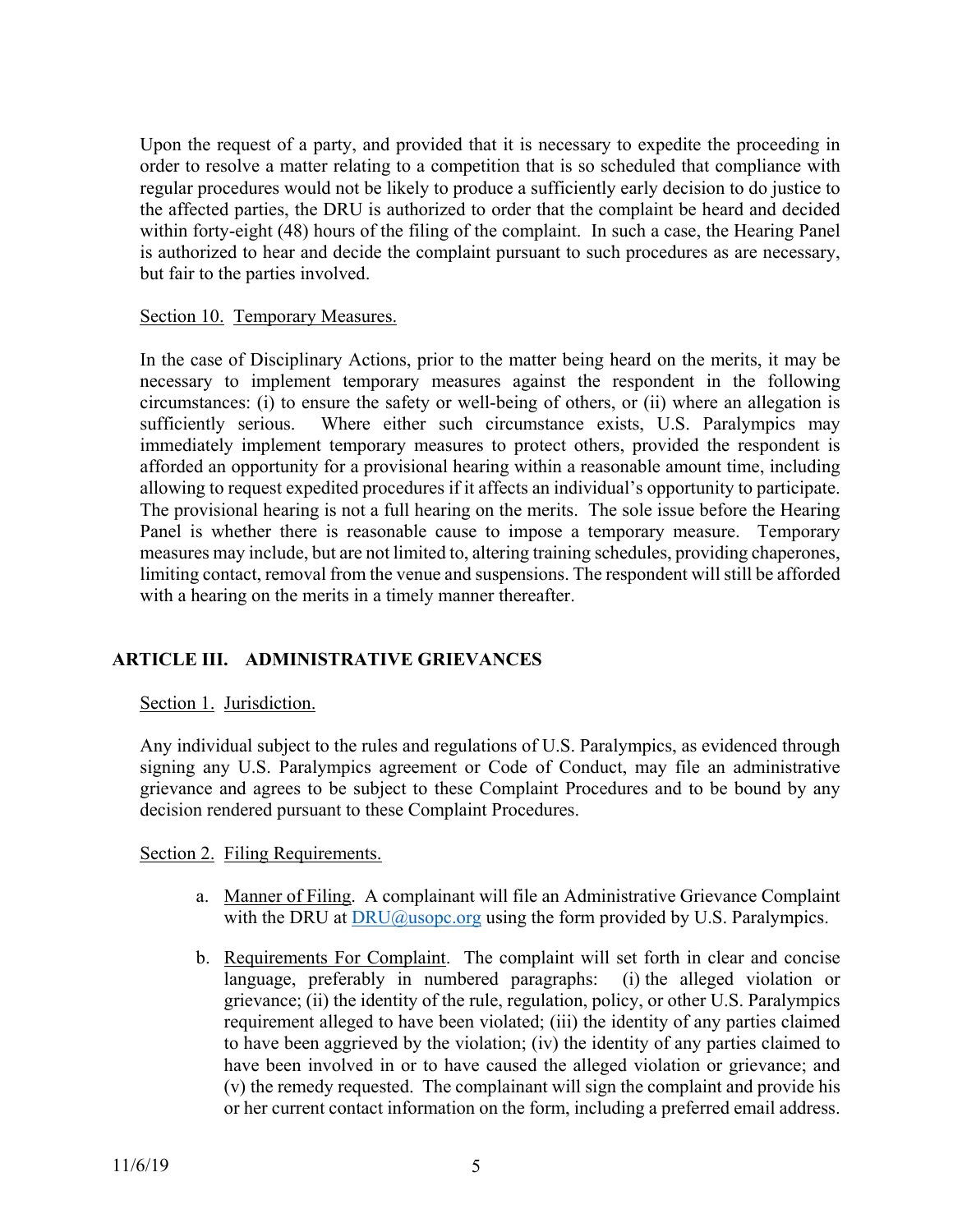c. Filing Fee. A filing fee of \$100 must be submitted with any administrative grievance filed with the DRU. The filing fee may be waived by the DRU for individual complainants upon a showing of hardship or other good cause.

Section 3. Hearing.

The hearing will be conducted in accordance with Article II of these Complaint Procedures.

Section 4. Appeal

A party not satisfied with the decision may appeal the decision to the American Arbitration Association (AAA) pursuant to the Commercial Rules of Arbitration for a final and binding decision. The arbitrator appointed by the AAA will have the authority to hear the matter anew or, if requested by a party, to render a decision based on a more limited scope of review of the matter.

## **ARTICLE IV. OPPORTUNITY TO PARTICIPATE COMPLAINTS**

Section 1. Jurisdiction.

Any athlete, coach, trainer, manager, administrator or other official participating in, or believes should participate in, any competition or activity authorized or organized by U.S. Paralympics may file an opportunity to participate complaint and agrees to be subject to these Complaint Procedures and to be bound by any decision rendered pursuant to these Complaint Procedures.

Section 2. Filing Requirements.

- a. Manner of Filing. A complainant will file an Opportunity to Participate Complaint with the DRU at  $DRU@$ usopc.org on the form provided by the U.S. Paralympics.
- b. Requirements For Complaint. The complaint will set forth in clear and concise language, preferably in numbered paragraphs: (i) the grievance, violation, or conduct that impacts or could impact the individual's opportunity to participate; (ii) the identity of the respondent and any affected parties; (iii) the particular competition, event, or activity in which the individual's or affected parties' participation could be impacted; and (iv) the remedy requested. The complainant will sign the complaint and provide his or her current contact information in the signature block, including a preferred email address.
- c. Filing Fee. A filing fee of \$100 must be submitted with any opportunity to participate complaint filed with the DRU. The filing fee may be waived by the DRU for individual complainants upon a showing of hardship or other good cause.

Section 3. Hearing.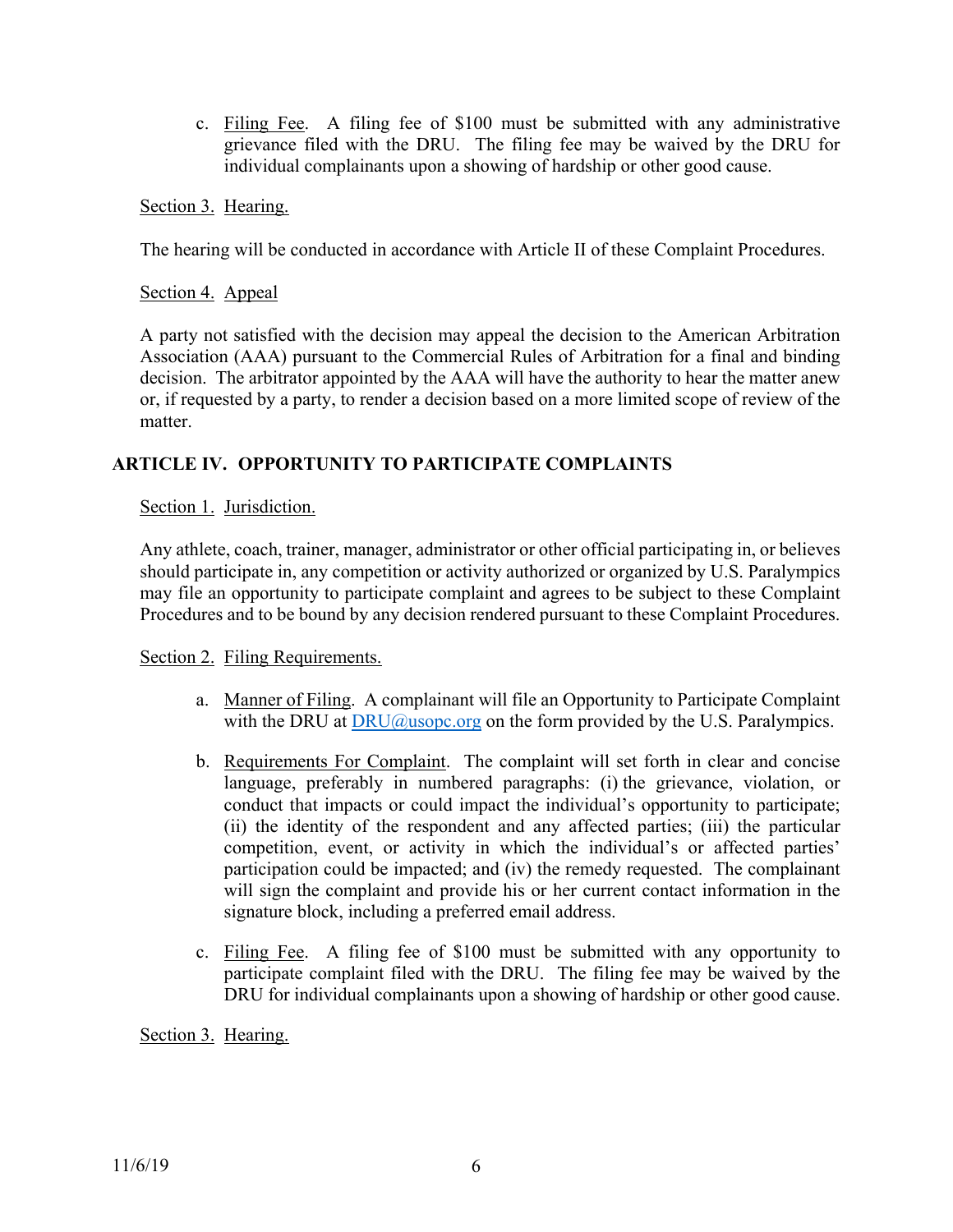The hearing will be conducted in accordance with Article II of these Complaint Procedures. In addition, all affected athletes will be treated as parties to the case, and will be provided an opportunity to participate in the hearing.

## Section 4. No Exhaustion Requirement for Complaints Involving a Protected Competition

If the competition in question is a protected competition, as defined in Section 1.3 of the USOPC Bylaws, an individual is not required to exhaust internal remedies and first go through U.S. Paralympics Complaint Procedures and may proceed directly through the process set forth in Section 9 of the USOPC Bylaws.

# Section 5. Appeal.

If a complainant is not satisfied with a decision rendered under these Complaint Procedures, and the competition involves a protected competition, the individual may file a complaint with the USOPC under Section 9 of the USOPC Bylaws. After the filing of a Section 9 complaint with the USOPC, or simultaneously thereto, the individual may file a demand for arbitration with the AAA pursuant to the AAA's Commercial Arbitration Rules. The AAA's decision will be a final and binding decision.

For all other competitions, the complainant may appeal a decision of the Hearing Panel to the AAA pursuant to the AAA's Commercial Arbitration Rules for a final and binding decision. The arbitrator appointed by the AAA will have the authority to hear the matter anew or, if requested by a party, to render a decision based on a more limited scope of review of the matter. Either party may submit the decision of the Hearing Panel to the arbitrator for the arbitrator's consideration.

# **ARTICLE V. DISCIPLINARY ACTIONS**

Section 1. Jurisdiction.

Any individual may file a report against any other individual of the Paralympic sport who has signed and agreed to abide by the U.S. Paralympics Code of Conduct while the action occurred, for alleged violations of U.S. Paralympics Code of Conduct or any other rule or regulation relating to conduct.

Section 2. Reporting.

a. Reporting to U.S. Paralympics. Any individual may report alleged misconduct to U.S. Paralympics. Individuals may report alleged misconduct either verbally or in writing to the U.S. Paralympics. In a report, the individual is encouraged, but not required, to provide the following information: (i) the identity of the individual or individuals alleged to have violated the U.S. Paralympics Code of Conduct, other rule or regulation related to Conduct; (ii) details regarding the complained of misconduct, including, to the extent possible, the identity of any alleged victims or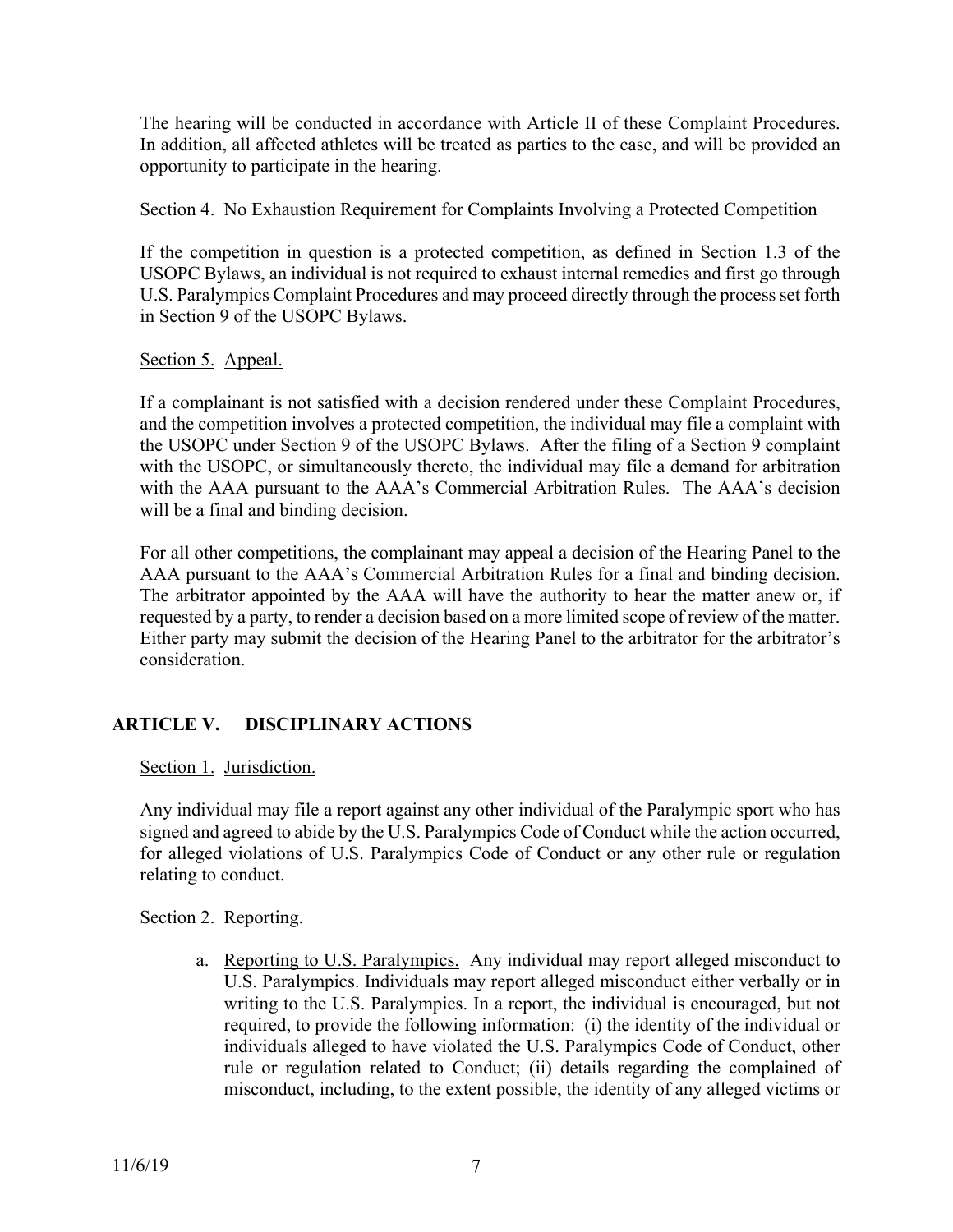witnesses; and (iii) the reporting or complaining party's contact information, including a preferred email address, unless the report or complaint was made anonymously.

U.S. Paralympics may also pursue a possible violation of the Code of Conduct based on information received other than by a report described here.

b. Anonymous Reporting. All reports can be made anonymously.

# Section 3. Filing Fee.

There will be no filing fee associated with the filing of a report or complaint of alleged violations of U.S. Paralympics Code of Conduct or other rule or regulation related to conduct.

## Section 4. Temporary Measures.

U.S. Paralympics may impose temporary measures at any time pursuant to Article II Section 10.

# Section 5. Preliminary Inquiry/Investigation.

Upon receipt of a report of an alleged violation of U.S. Paralympics Code of Conduct or other rule or regulation related to conduct, U.S. Paralympics will promptly undertake a preliminary inquiry into the matter and gather any relevant information it can regarding the alleged misconduct.

If U.S. Paralympics determines that a formal investigation is required before proceeding with the case, then U.S. Paralympics will conduct, or direct to be conducted, an unbiased and impartial investigation of the report and prepare an investigative report that provides a comprehensive description of the investigator's findings.

## Section 6. Informal Resolution

At any time prior to a final decision, the U.S. Paralympics has the authority to reach an informal resolution of any matter. An informal resolution is a final decision and will not be appealable. U.S. Paralympics will notify the reporting party, if any, that an informal resolution has been reached. U.S. Paralympics may, but is not required to, provide the reporting party with the details of the resolution. If an informal resolution is reached and the matter is final, the reporting party cannot pursue the complaint further.

# Section 7. Party Responsible For Pursuit Of Case.

a. U.S. Paralympics Pursues Case. After review of the initial report, any preliminary information gathered, and the investigative report (if one has been issued), U.S. Paralympics may initiate a complaint by filing a complaint with the DRU and requesting that a hearing on the complaint be conducted. Unless U.S. Paralympics, either through the preliminary inquiry and/or investigative report, determines with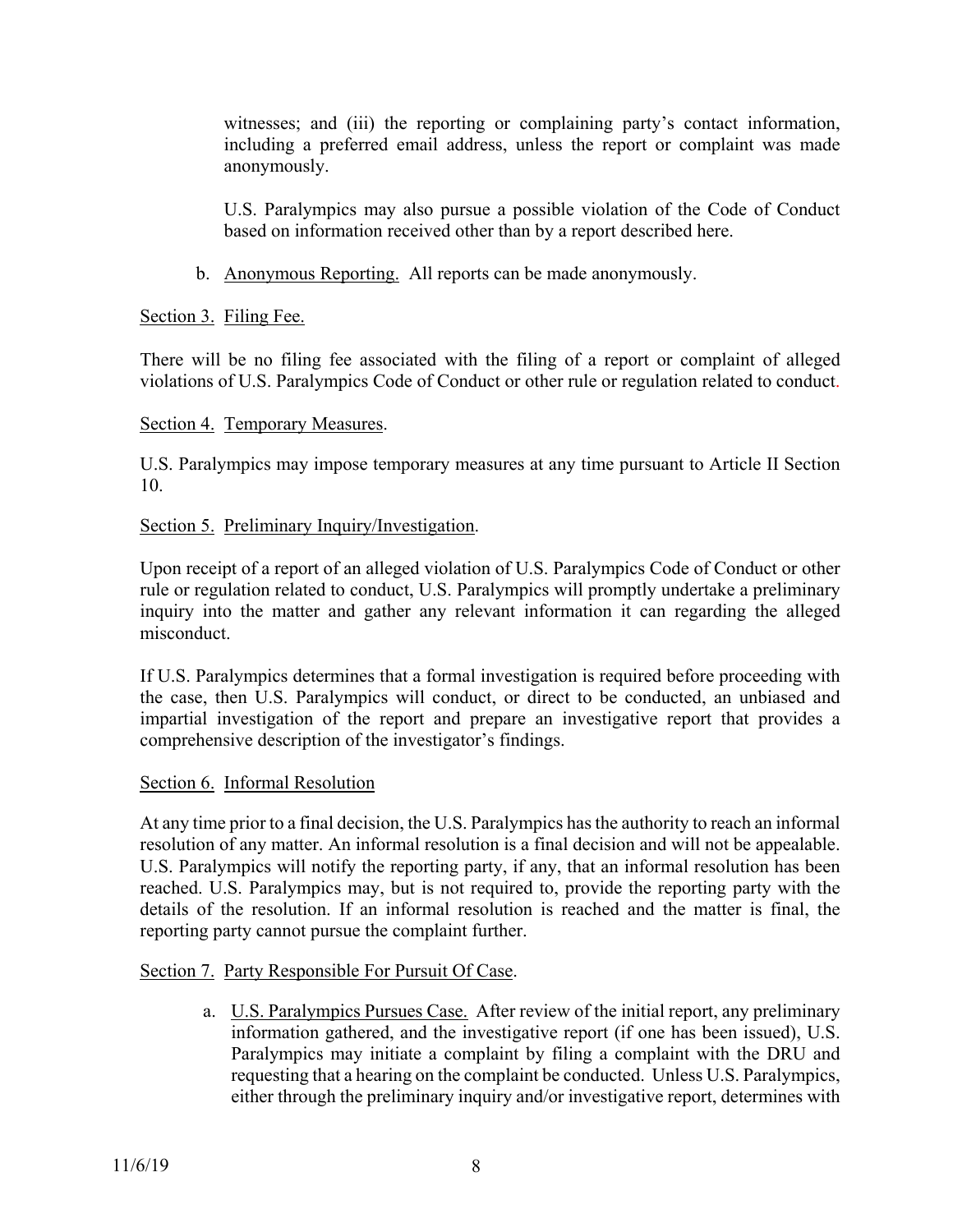certainty that there is no basis to the report, or if an informal resolution has not been reached, U.S. Paralympics will pursue a complaint based on the reported misconduct. U.S. Paralympics will notify the reporting party that the NGB is pursing the complaint.

- b. U.S. Paralympics Declines the Case.
	- i. If U.S. Paralympics declines to file a complaint on behalf of U.S. Paralympics based on the preliminary inquiry and/or investigative report or other reasons, then U.S. Paralympics must advise the reporting party (if the report was not made anonymously) that, while U.S. Paralympics will not initiate a complaint in its own name, the reporting party may still file his/her complaint directly with the DRU.
	- ii. If the reporting party elects to file a complaint with the DRU , then the reporting party is responsible for all aspects of pursuing the case that otherwise would have been the responsibility of U.S. Paralympics.
	- iii. The reporting party who elects to move the case forward will be provided with any relevant information collected by the U.S. Paralympics.

## Section 8. Filing Requirements.

- a. Manner of Filing. A complainant (either U.S. Paralympics, or the reporting party only if U.S. Paralympics declines to pursue the case) will file a Disciplinary Action Complaint with the DRU at [DRU@usopc.org](mailto:DRU@usopc.org).
- b. Requirements for Athlete Safety Complaints. The Disciplinary Action Complaint will set forth in clear and concise language, preferably in numbered paragraphs: (i) the identity of the individual or individuals alleged to have violated U.S. Paralympics Code of Conduct or other rule or regulation related to conduct; (ii) details regarding the misconduct, including, to the extent possible, the identity of any alleged victims or witnesses; (iii) the initial report of the alleged misconduct; (iv) any relevant information gathered from any preliminary inquiry or investigation conducted by U.S. Paralympics or third parties, including any investigative report; and (v) if U.S. Paralympics is the complainant, the reporting party's contact information, including a preferred email address, if known.
- c. Filing Fee. There will be no filing fee associated with Disciplinary Actions.

#### Section 9. Hearing.

The hearing will be conducted in accordance with Article II of these Complaint Procedures. However, minors will not be required to submit to cross-examination by the respondent or the respondent's representative, and may instead be examined by the members of the Hearing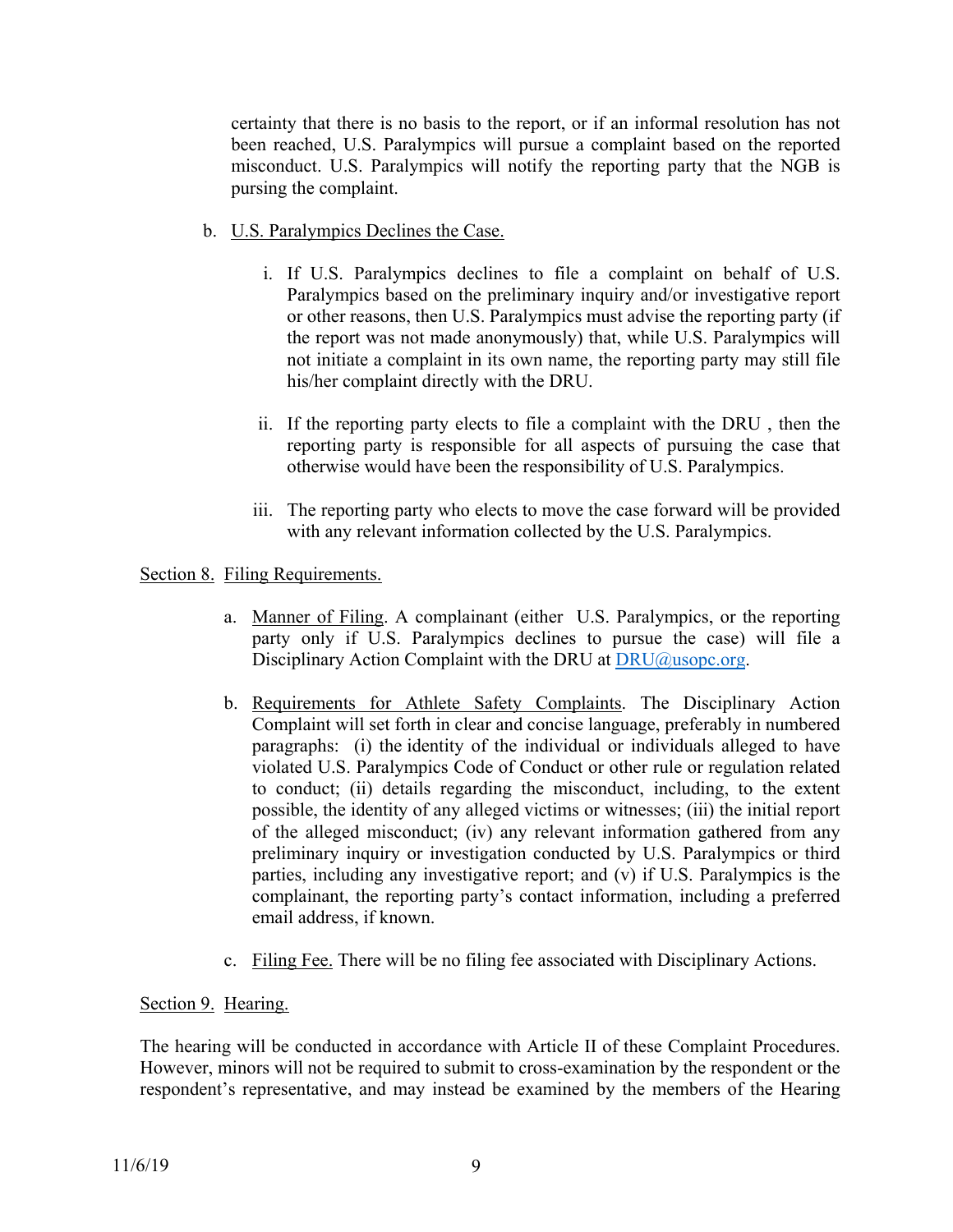Panel, including based on written questions submitted by the respondent and/or respondent's representative.

Section 10. Appeal.

A party may appeal the Hearing Panel's decision to the AAA pursuant to the AAA's Commercial Arbitration Rules for a final and binding decision. If the Hearing Panel's decision affects a party's opportunity to participate in a protected competition as defined in Section 1.3 of the USOPC Bylaws, then the party may proceed through the process set forth in Section 9 of the USOPC Bylaws.

# **ARTICLE VI. EXCLUDED PROCEEDINGS**

Section 1. Scope of Jurisdiction.

The jurisdiction of these proceedings is limited as follows:

- a. Anti-Doping Violations. A decision concerning a doping violation adjudicated by the independent anti-doping organization designated by the USOPC to serve as the U.S. National Anti-Doping Organization (currently the United States Anti-Doping Agency) shall not be reviewable through, or the subject of, these complaint procedures.
- b. SafeSport Decisions. A decision concerning a SafeSport Code violation adjudicated by the independent safe-sport organization designated by the USOPC (currently the USCSS) shall not be reviewable through, or the subject of, these complaint procedures.
- c. USOPC Athlete Safety Policy Reports/Complaints*.* A report and/or complaint submitted pursuant to the USOPC Athlete Safety Policy regarding allegations of the SafeSport Code to which the USCSS declines jurisdiction over, will not be reviewable through, or the subject of, these complaint procedures, and will be conducted in accordance with the USOPC Athlete Safety Policy.
- d. USOPC Background Check Review. Any review of a self-disclosure or red-light finding of a criminal record that was completed pursuant to the USOPC Background Check Policy, will not be reviewable through, or the subject of, these complaint procedures, and will be conducted in accordance with the USOPC Background Check Policy.
- e. Field of Play Decisions. The final decision of a referee during a competition regarding a field of play decision (a matter set forth in the rules of the competition to be within the discretion of the referee) shall not be reviewable through, or the subject of these complaint procedures unless the decision is: (i) outside the authority of the referee to make, or (ii) the product of fraud, corruption, partiality or other misconduct of the referee. For purposes of this Section, the term "referee" shall include any individual with discretion to make field of play decisions.